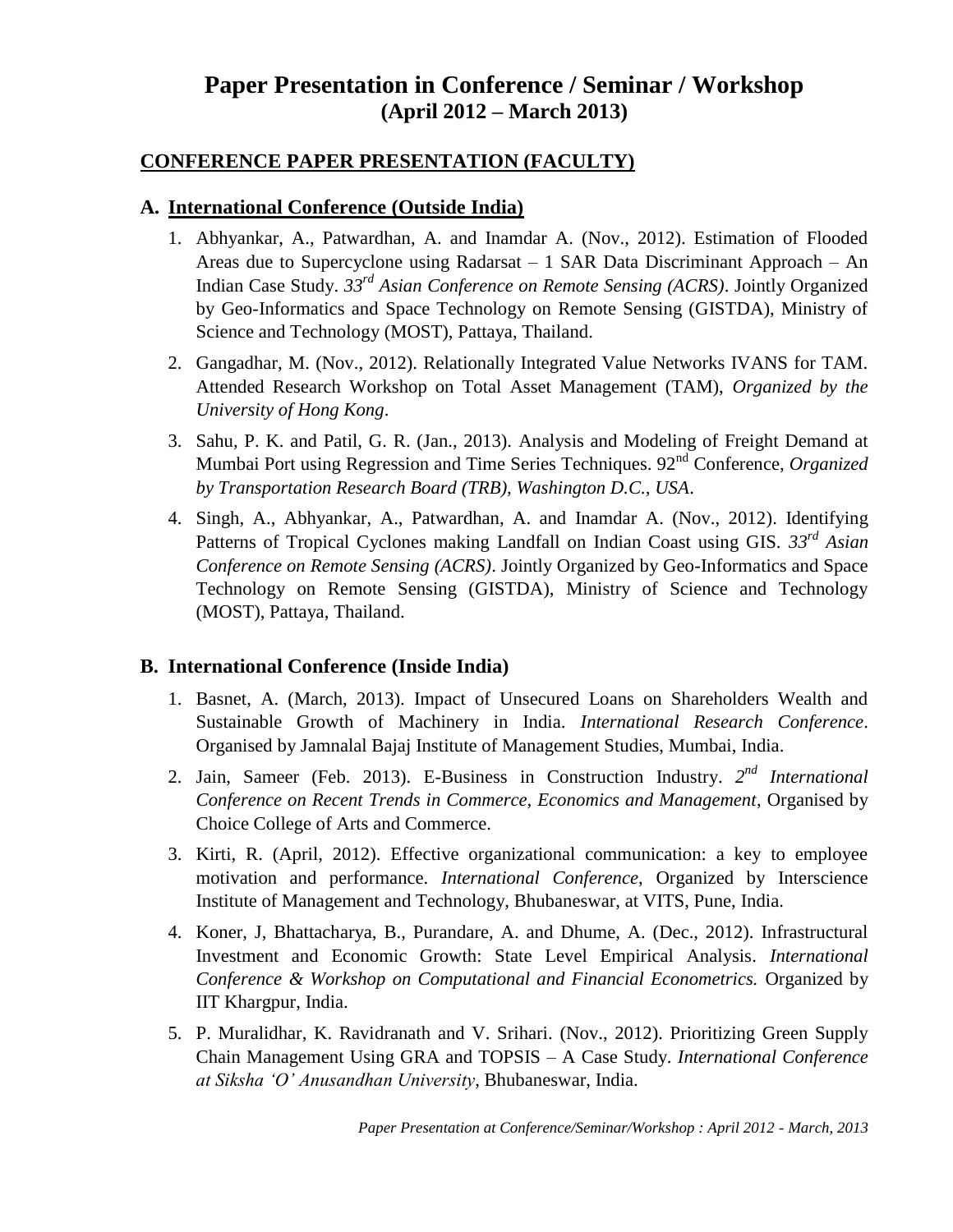- 6. Ramakrishna N. (Nov. 2012). Service Levels, Costs and their Recovery of Urban Water and Sanitation Services : A Study of Select Urban Areas in Andhra Pradesh. *Conference on Decentralized Wastewater Management in Asia,* Organized by International Water Association, Nagpur, India.
- 7. Roy, D., Satyanarayana, K. and A. Soundarajan (Sept., 2012). Risk Allocation in Concession Agreements for PPP Road Project in India. *International Conference on Public Policy and Governance*. Organised by Public Affaire Centre in association with Dept. of Management Studies, IISC, Bangalore.

### **C. National Conference**

- 1. Basnet, A., (Jan., 2013). A Study of Unsecured Loans as Engines of Growth Leading to Shareholders Wealth Maximization – Myths & Realities. *6 th Doctoral Colloquium*, Organized by IIM Ahmadabad, India.
- 2. Chen, C., Shah M. N. and Gangadhar, M. (Jan.31, 2012 –Feb. 2, 2013). Comparing the Advantages of China and India in International Construction. *PMI India Research and Academic Conference*, Hosted by IIT Madras, India.
- 3. Das, B. B. (Feb., 2013). A Comparative Study on Determination of Porosity of Concrete by Mercury Intrusion Porosimetry and Diffusion Characteristics. *2 nd Workshop on Indian Water Management in 21st Century (IWM) and Symposium on Sustainable Infrastructure Development (SID)*, Organised by School of Infrastructure, IIT Bhubaneswar, India.
- 4. Mahajan, D. and Dattagupta, J. P. (Dec., 2012). A Study of Challenges Associated within Software Project Managers and Team Members. *National Conference on Business Management and Information Strategies for Global Competitiveness*, Organized by MIT School of Management, Pune, India.
- 5. Rai, S. (Jan., 2013). Impact of Gen Y Work Values on Perceived Organizational Support. *6 th Doctoral Colloquium*. Organized by IIM Ahmadabad, India.
- 6. Rajhans, K. (Feb., 2013). Quest for Identity and Selfhood A Study of Female Protagonists in Muriel Spark's Novels. *National Seminar on Post-Modernism: Culture, Textuality and Historicity*. Organised by Dr. Babasaheb Ambedkar Marathwada University, Aurangabad, India.
- 7. Ramakrishna N. (Oct., 2012). Integration of Emission Reduction and Environmental Management Goals for Sustainable Urban Development. *8 th Biennial International Workshop on Advances in Energy Studies (AES), Energy Security and Development-The Changing Global Context*. hosted by Indira Gandhi Institute if Development Research (IGIDR), Mumbai, India
- 8. Srihari, V. (Nov. 2012). National Workshop on Disaster Management in India. *Invited as a Technical Speaker.* Organised by REVA Iinstitute of Technology & Management, Bangalore, India.